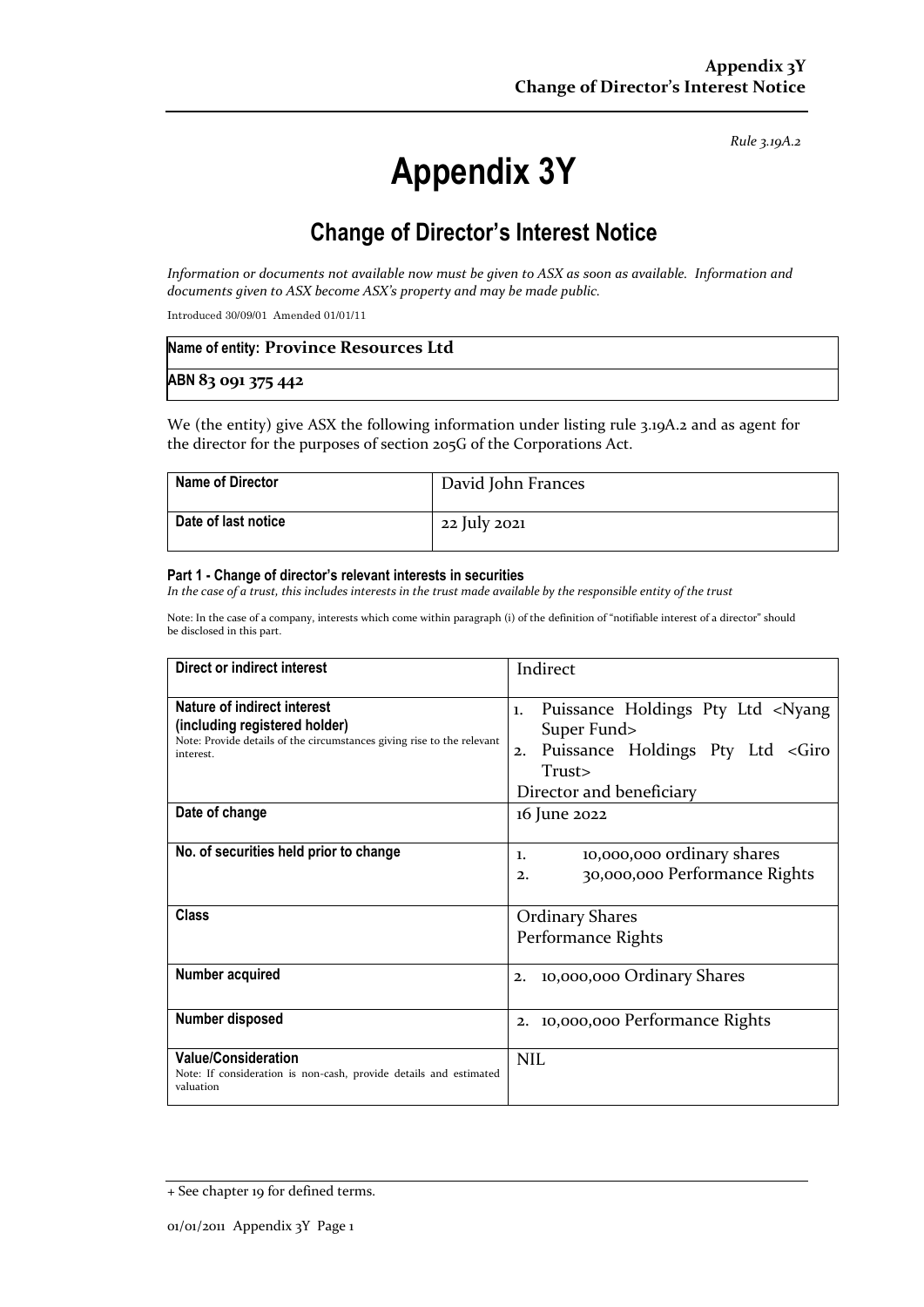| No. of securities held after change                                                                                                                                        | 10,000,000 ordinary shares<br>1.<br>10,000,000 ordinary shares<br>2.<br>20,000,000 Performance Rights<br>2. |
|----------------------------------------------------------------------------------------------------------------------------------------------------------------------------|-------------------------------------------------------------------------------------------------------------|
| Nature of change<br>Example: on-market trade, off-market trade, exercise of options,<br>issue of securities under dividend reinvestment plan, participation in<br>buy-back | <b>Exercise of Vested Performance Rights</b>                                                                |

### **Part 2 – Change of director's interests in contracts**

Note: In the case of a company, interests which come within paragraph (ii) of the definition of "notifiable interest of a director" should be disclosed in this part.

| <b>Detail of contract</b>                                                                                                                                                   |  |
|-----------------------------------------------------------------------------------------------------------------------------------------------------------------------------|--|
| <b>Nature of interest</b>                                                                                                                                                   |  |
| Name of registered holder<br>(if issued securities)                                                                                                                         |  |
| Date of change                                                                                                                                                              |  |
| No. and class of securities to which<br>interest related prior to change<br>Note: Details are only required for a contract in<br>relation to which the interest has changed |  |
| Interest acquired                                                                                                                                                           |  |
| Interest disposed                                                                                                                                                           |  |
| <b>Value/Consideration</b><br>Note: If consideration is non-cash, provide details<br>and an estimated valuation                                                             |  |
| Interest after change                                                                                                                                                       |  |

## **Part 3 –** +**Closed period**

| Were the interests in the securities or contracts detailed $\vert$ N/A<br>above traded during a <sup>+</sup> closed period where prior written<br>clearance was required? |  |
|---------------------------------------------------------------------------------------------------------------------------------------------------------------------------|--|
| If so, was prior written clearance provided to allow the trade $\vert$ N/A<br>to proceed during this period?                                                              |  |
| If prior written clearance was provided, on what date was this $\mid N/A$<br>provided?                                                                                    |  |

<sup>+</sup> See chapter 19 for defined terms.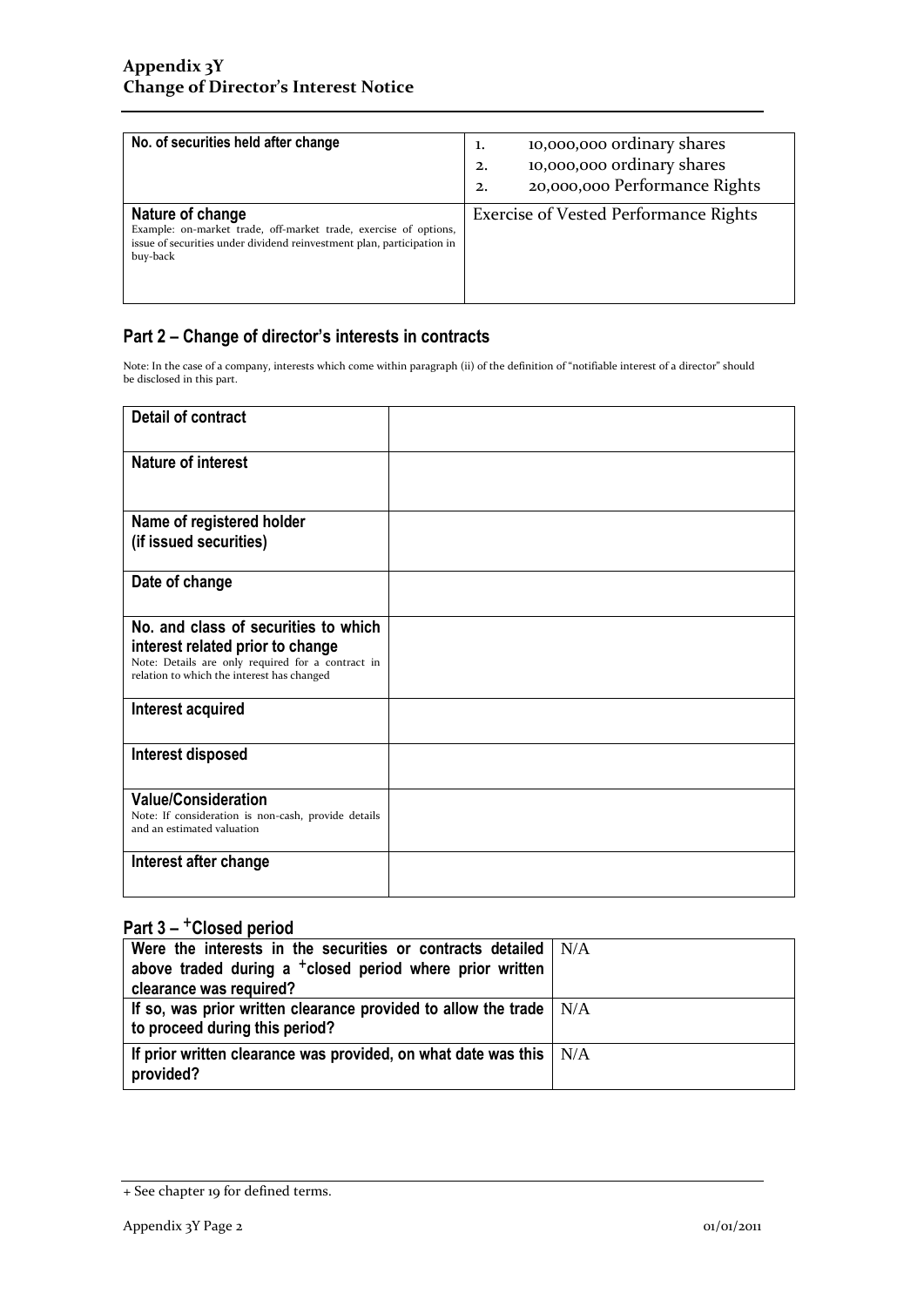*Rule 3.19A.2*

# **Appendix 3Y**

## **Change of Director's Interest Notice**

*Information or documents not available now must be given to ASX as soon as available. Information and documents given to ASX become ASX's property and may be made public.*

Introduced 30/09/01 Amended 01/01/11

| Name of entity: Province Resources Ltd |  |
|----------------------------------------|--|
| ABN 83 091 375 442                     |  |

We (the entity) give ASX the following information under listing rule 3.19A.2 and as agent for the director for the purposes of section 205G of the Corporations Act.

| Name of Director    | Roger Martin |
|---------------------|--------------|
| Date of last notice | 27 July 2021 |

#### **Part 1 - Change of director's relevant interests in securities**

*In the case of a trust, this includes interests in the trust made available by the responsible entity of the trust*

Note: In the case of a company, interests which come within paragraph (i) of the definition of "notifiable interest of a director" should be disclosed in this part.

| Direct or indirect interest                                                                                                                         | Indirect                                                                                                  |
|-----------------------------------------------------------------------------------------------------------------------------------------------------|-----------------------------------------------------------------------------------------------------------|
| Nature of indirect interest<br>(including registered holder)<br>Note: Provide details of the circumstances giving rise to the relevant<br>interest. | Seacastle (WA) Pty Ltd<br>$\langle$ The Mitsmartin Trust $\rangle$<br>Director, Shareholder & Beneficiary |
| Date of change                                                                                                                                      | 1 December 2021                                                                                           |
| No. of securities held prior to change                                                                                                              | Nil                                                                                                       |
| Class                                                                                                                                               | Performance Rights                                                                                        |
| Number acquired                                                                                                                                     | 5,000,000                                                                                                 |
| Number disposed                                                                                                                                     |                                                                                                           |
| <b>Value/Consideration</b><br>Note: If consideration is non-cash, provide details and estimated<br>valuation                                        | <b>NIL</b>                                                                                                |
| No. of securities held after change                                                                                                                 | 5,000,000 Performance Rights                                                                              |

<sup>+</sup> See chapter 19 for defined terms.